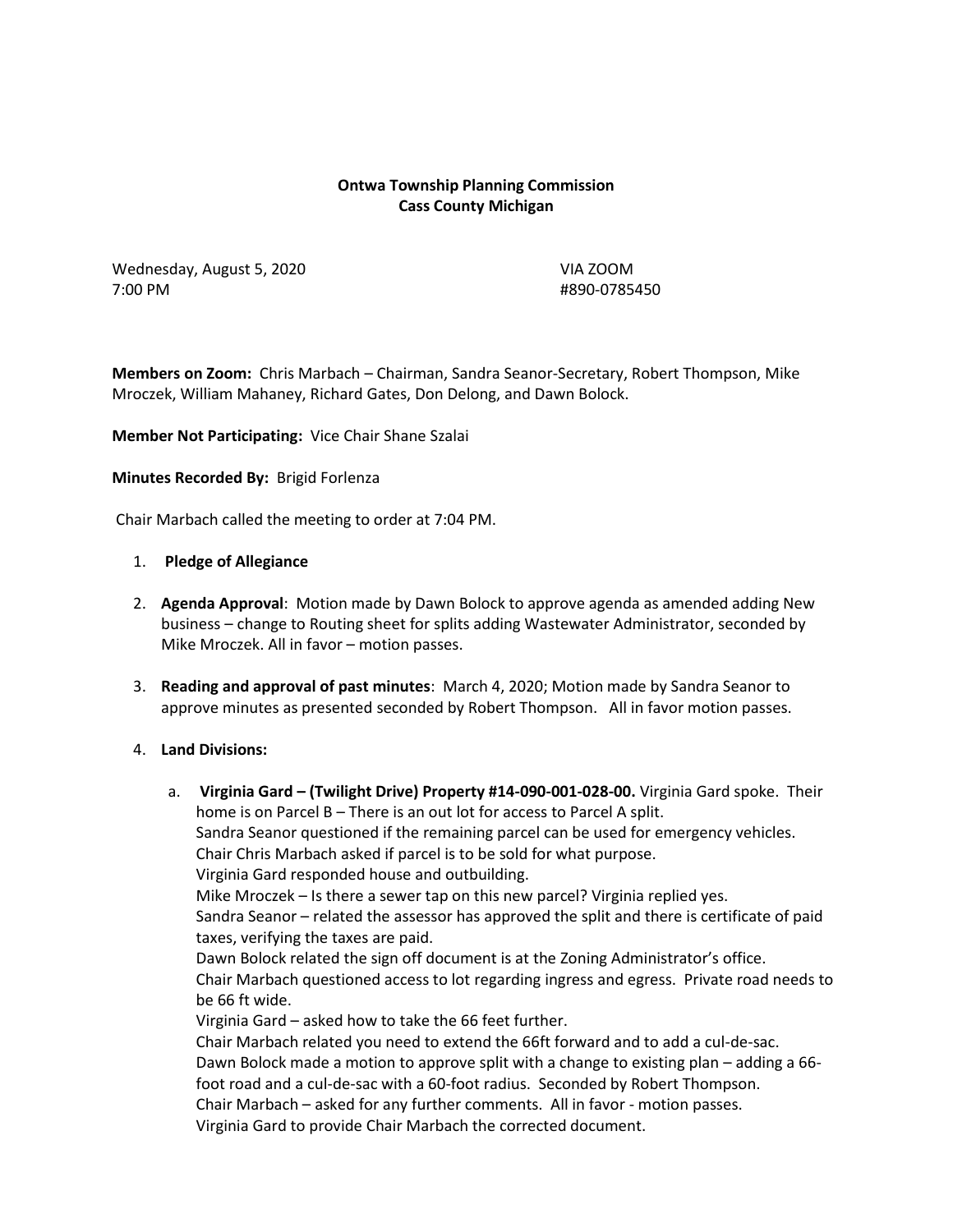b. **Ryan Jay – (Rolen Drive) Property #14-090-008-025-01.** Chair Marbach related this is a split behind the current facility (Edwardsburg Fitness) and the applicant is trying to build another building. They will have to run a sewer line. Parcel meets zoning requirements and a survey has been provided. Chair Marbach is not aware of splits and does not have routing sheet provided by assessor. Chair asked if there was anyone out there (on zoom) for this split. No one responded.

Sandra Seanor – do we know if there are splits available and have they provided a certificate of paid taxes from Cass County?

Chair Marbach related they could approve contingent upon proof of taxes and splits being available.

Dawn Bolock related this is the original Family Dollar property and they have a split available.

Sandra Seanor reiterated we must know if splits are available.

Mike Mroczek related that he observed they are building on this site, to which William Mahaney agreed.

Sandra Seanor per 20.02 of the current ordinances related that the Zoning Administrator needs to issue a certificate of compliance prior to construction. She understands that the building inspector told them they could excavate.

Dawn Bolock related the building inspector allowed them to excavate.

Sandra Seanor – The ordinance is not being followed.

Robert Thompson stated we have had this conversation before, and nothing has changed. In agreement were Mike Mroczek, William Mahaney and Sandra Seanor.

Chair Marbach – let's focus on land division first and table for more information

William Mahaney made a motion to table pending information on splits and taxes seconded by Don Delong.

William Mahaney inquired as to documents existing to allow the start of construction or was this all verbal.

Chair Marbach related he did not have any. Chair Marbach hearing no further discussion. All in favor – motion passes.

# 5. **New Business:**

a. Rolen Drive – Site Plan Review

Chair Marbach placed this on agenda and has not received anything additional. The preliminary site plan is not stamped – Michigan P.E. on board.

The have asked Chair Marbach for a sewer and drainage analysis.

Sandra Seanor has observed this being constructed already and no compliance permit has been issued. This has occurred before.

Chair Marbach further stated that there is no Final Site Plan to vote on. It is disheartening to see this continue to happen. This happens two or three times a year. They presented this problem to Supervisor Marchetti who was on zoom.

Don Delong commented Tom Sotebeer is listening on Zoom.

Robert Thompson – a complete application is needed. If applicant wants a special meeting, they can pay to have one.

William Mahaney made a motion to table until the completed application documents are submitted (sewers, drainage), and to red tag this site, seconded by Sandra Seanor. Chair Marbach hearing no further discussion – All in favor motion passes.

Builder is to secure site.

b. Change to routing sheet to include Wastewater. Mike Mroczek – our current ordinance was written prior to construction of sewers.